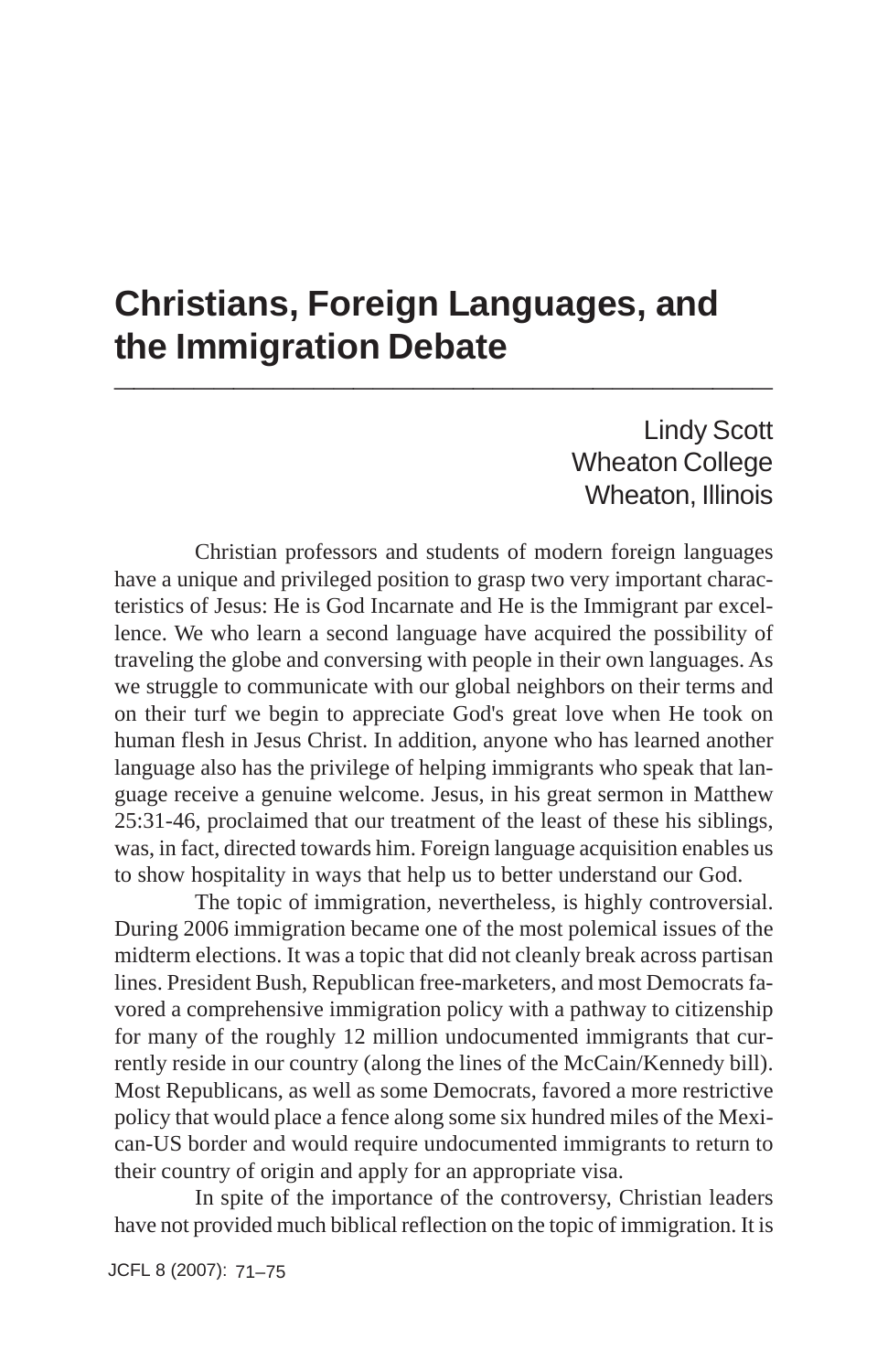helpful to go back a decade and rediscover an important document produced by the Evangelical Free Church of America (EFCA). The 1990s were very similar to our current political situation, especially with regard to immigration policies and proposals. In 1994 the citizens of California voted and passed Proposition 187, a measure that would reduce educational and medical benefits for undocumented immigrants and for their children. Although this proposition was challenged in the courts and never implemented, similar legislation began to appear in many states. In response, the Social Concerns Committee of the EFCA proposed the following resolution which was unanimously passed at their General Conference in 1996. It is presented below in its entirety and is recommended as a place to begin Christian reflection on this vital issue.

## A Stranger at Our Gates: A CHRISTIAN PERSPECTIVE ON IMMIGRATION

## Resolution adopted at General Conference, 1996 The Evangelical Free Church of America

During periods of rapid change and economic uncertainty, it is often the vulnerable and marginalized people who are blamed for the misfortune that everyone else experiences or expects to experience. Today a significant amount of attention and blame for a perceived threat to the American way of life is being directed at immigrants. As Christians, we must ensure that our response to the issue of immigration is directed by a world view that is shaped by biblical principles rather than secular rhetoric.

A number of themes relevant to immigration run through the Bible. The first theme is that we ourselves, as Christians, are aliens on this earth. "...And they admitted that they were aliens and strangers on earth" (Heb. 11:13). Our status as aliens and strangers forms the basis for our attitudes and responses towards those people who live outside our society.

A second theme is that our material possessions do not really belong to us. The Promised Land belonged to the Israelites only in the sense that as host, God allowed the Israelites to dwell in the Promised Land as His guests (Lev. 25:23). Similarly, as aliens and strangers in the world, the material resources of the world do not belong to us. We have what we have because God, as host, has distributed material resources to us, His guests. As recipients of God's graciousness and generosity, we need to guard against selfishness and possessiveness which would cloud our attitude toward immigrants.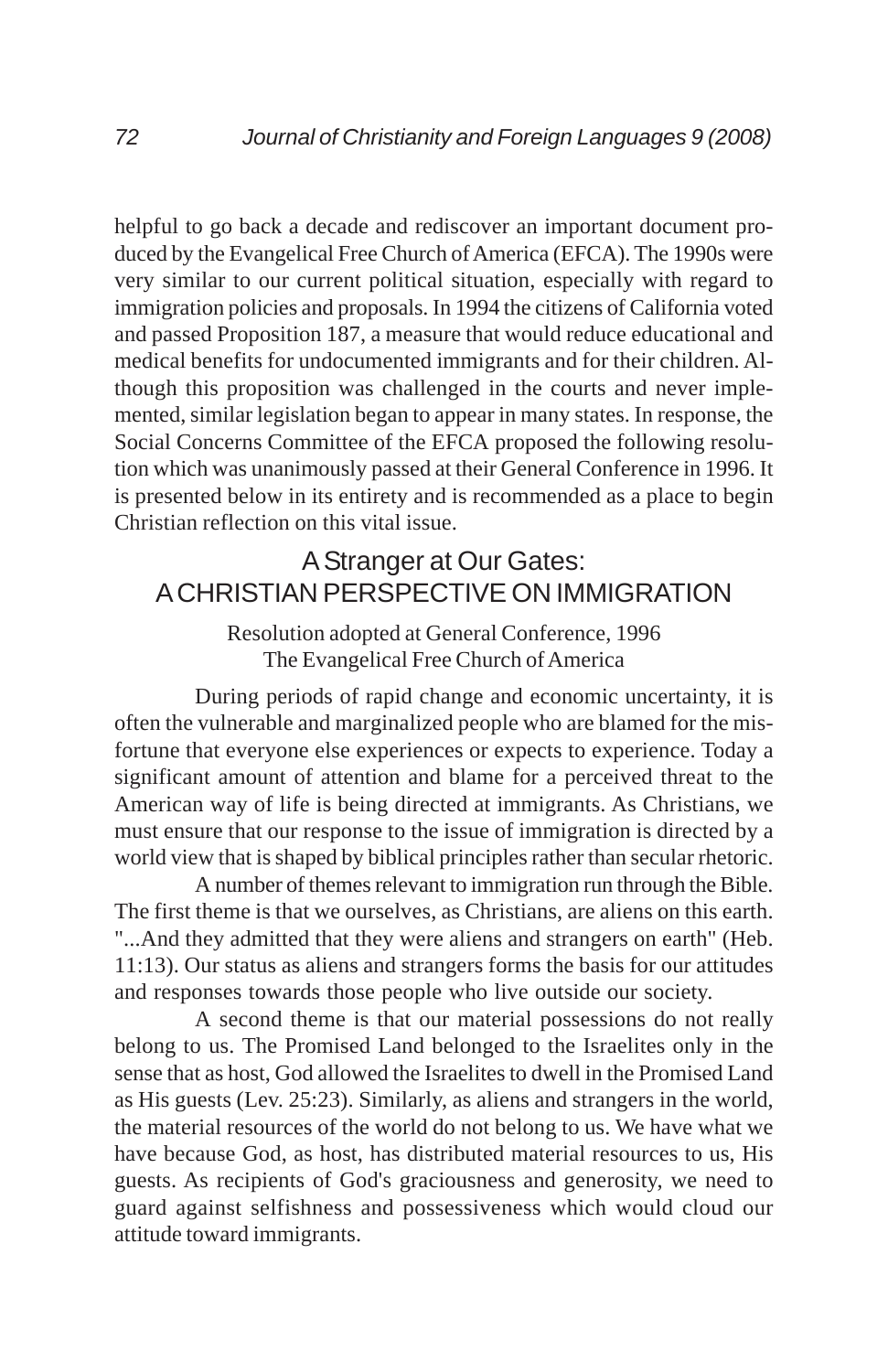A third theme is protection for the alien. As non-citizens working in their country of residence, aliens exist outside the social and political network of the society they are residing in; thus, they are rendered powerless. Aliens are very vulnerable to exploitation. As Christians, we should recall our roots as aliens and, thus, identify with their plight (Ex. 23:9).

A fourth theme is that, for Christians, no one is ever to really be considered an outsider. "...The alien living with you must be treated as one of your native-born. Love him as yourself..." (Lev. 19:33-34). The Great Commandment is to apply to the alien, because he or she is our neighbor.

A fifth theme is that, in serving the outsiders of society, we encounter Jesus. Because Christ identified with the stranger, we are to extend the same treatment to the alien and stranger that we would extend toward Jesus (Matt. 25:35).

Historically, immigration policies of the United States appear to be directed more by racism and economic self-interest than compassion. Immigration quotas favored people groups already established in the United States (western and northern Europe) while limiting immigrants from Asia and Africa.<sup>1</sup> Sometimes certain people groups were allowed to immigrate only when they were needed as menial labor for a specific task, e.g., Chinese railroad builders. Today immigration policy favors those who bring technical expertise or financial resources with them.<sup>2</sup>

The present debate over immigration policy and immigrants is often based on stereotypical falsehoods. Immigrants do not displace American workers. They usually fill a shortage of skilled labor or do the menial task that citizens refuse to do.<sup>3</sup> Immigrants' rate of employment is higher than the general population, and they work longer hours.<sup>4</sup> They receive less general assistance than the general population.<sup>5</sup> Immigrants pay more in taxes than the social services they receive.<sup>6</sup> The reason state governments are financially burdened by immigrants is that only one-third of the federal income tax paid by immigrants is returned to the state governments who provide public services such as education and emergency medical care.7

As we engage in our society's debate on immigration through forums such as the voting booth, community discussion groups, political parties and church in light of the preceding discussion, we need to raise the following issues:

A. To what extent are our attitudes towards immigration shaped by racism? To what extent do we assume that American culture is identified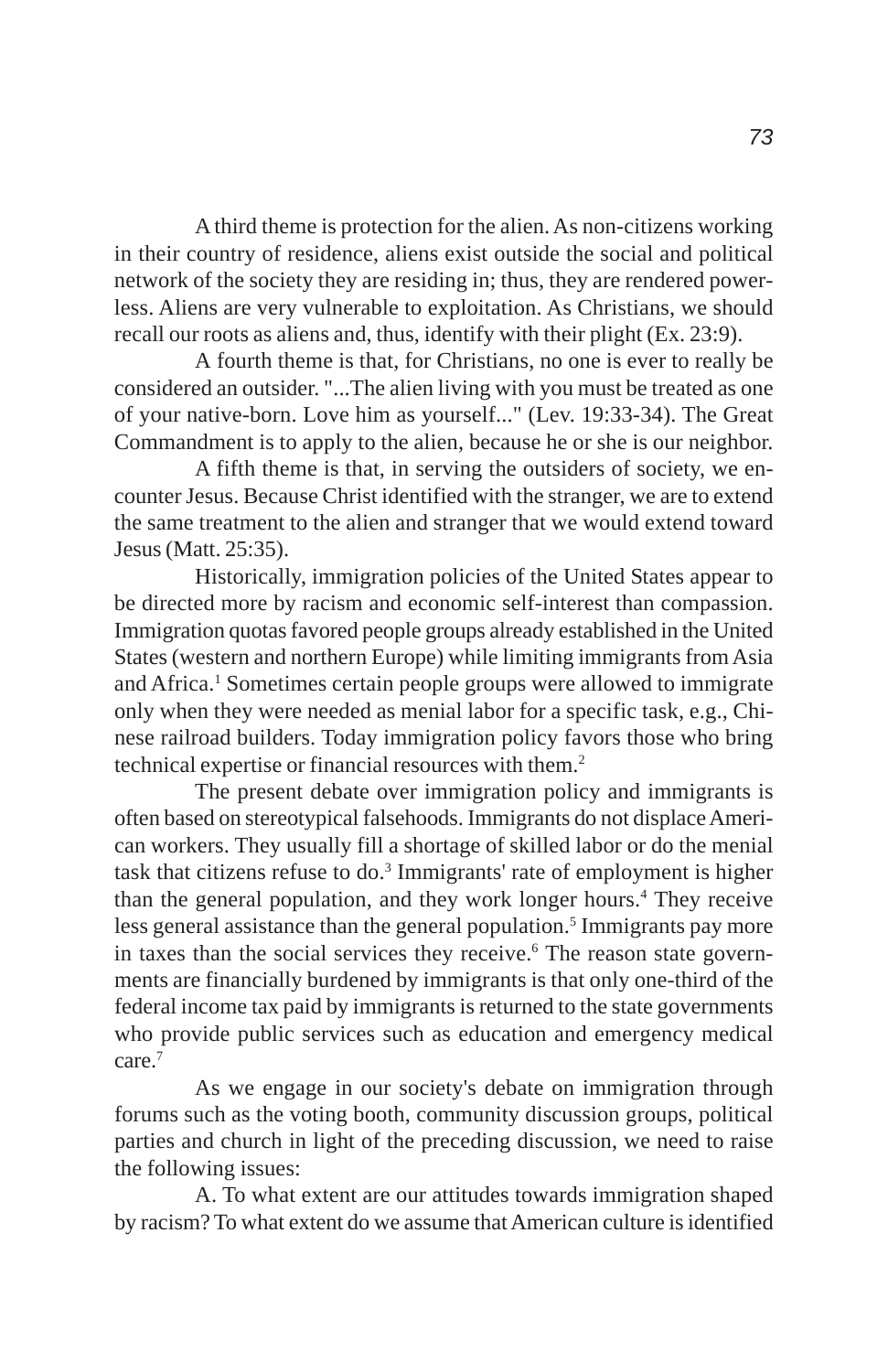with northern and western European culture; and are we attempting to protect those cultural roots of America from corruption by "foreign" cultures? Are we afraid that this existing cultural dominance will be overcome by the "strangeness" of strangers? Are we denying that other cultures bring gifts that add to rather than detract from our society's culture? Does our cultural identity take precedence over our Christian identity so that we fail to recognize that we are fellow aliens with these immigrants?

B. To what extent are our attitudes towards immigrants shaped by materialism? As aliens and strangers in this world, what is the theological basis for acting as though America were our property and we can hence deny access to it? Are we being overly possessive of our lifestyle or standard of living?

C. Is the fear of running out of limited resources justifiable? How can we say that there is not enough to go around in America? Are we more concerned with the pursuit of affluence than meeting the basic human needs of all human beings?

D. What are the implications of Proposition 187-type legislation (as in the state of California)? Does denying or reducing "safety net" and other public benefits to illegal immigrants and their American born children imply that in our society some groups of people are not regarded as being equally human as others even though they participate in the economic functioning of our society? Are some groups of people not deemed worthy to receive the minimal goods and services we consider essential for a very basic level of human existence?

E. What about immigration policy? To what extent are we responsible for the living conditions in other countries that motivate people to emigrate? Do the policies of the U.S. government and the U.S. trans-national companies contribute to pressures on people to emigrate to the U.S.? Does an immigration policy that favors the immigration of highly skilled people drain other countries of the skills necessary to improve their standard of living and hence reduce the pressure to emigrate to America?

As evangelicals, we are called by God to aid the vulnerable. Therefore, we must see the alien and the stranger as individuals made in the image of God, the object of Christ's love and as people of intrinsic worth who are in need of our affirmation and support.